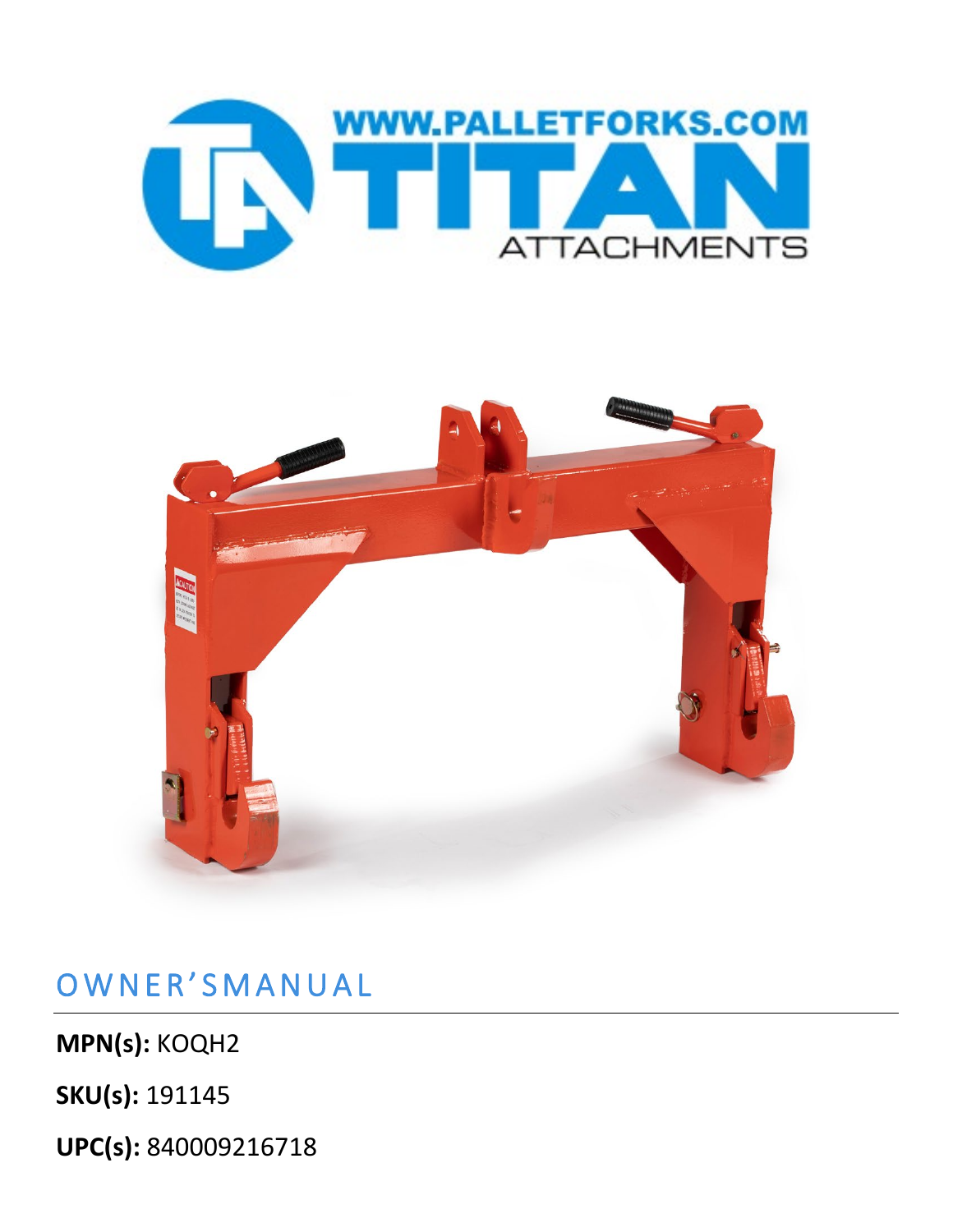# PARTS DIAGRAM / EXPLODED VIEW



| <b>KEY</b> | <b>DESCRIPTION</b>           | <b>QTY</b>     | <b>KEY</b> | <b>DESCRIPTION</b>        | <b>QTY</b> |
|------------|------------------------------|----------------|------------|---------------------------|------------|
| (1)        | <b>MAIN FRAME</b>            | 1              | (6)        | $(\Phi 6)$<br><b>PIN</b>  | 2          |
| (2)        | <b>BLOCK</b>                 | $\overline{2}$ | (7)        | <b>COTTER PIN</b>         | 4          |
| (3)        | <b>HANDLE</b>                | $\overline{2}$ | (8)        | $(\Phi$ 22)<br><b>PIN</b> |            |
| (4)        | <b>RUBBER SLEEVE</b>         | $\overline{2}$ | (9)        | <b>CIRCLE PIN</b>         |            |
| (5)        | $($ $\Phi$ 12)<br><b>PIN</b> | $\overline{2}$ | (10)       | <b>SPRING</b>             |            |

## ASSEMBLY INSTRUCTIONS

− No Assembly Instructions Required.